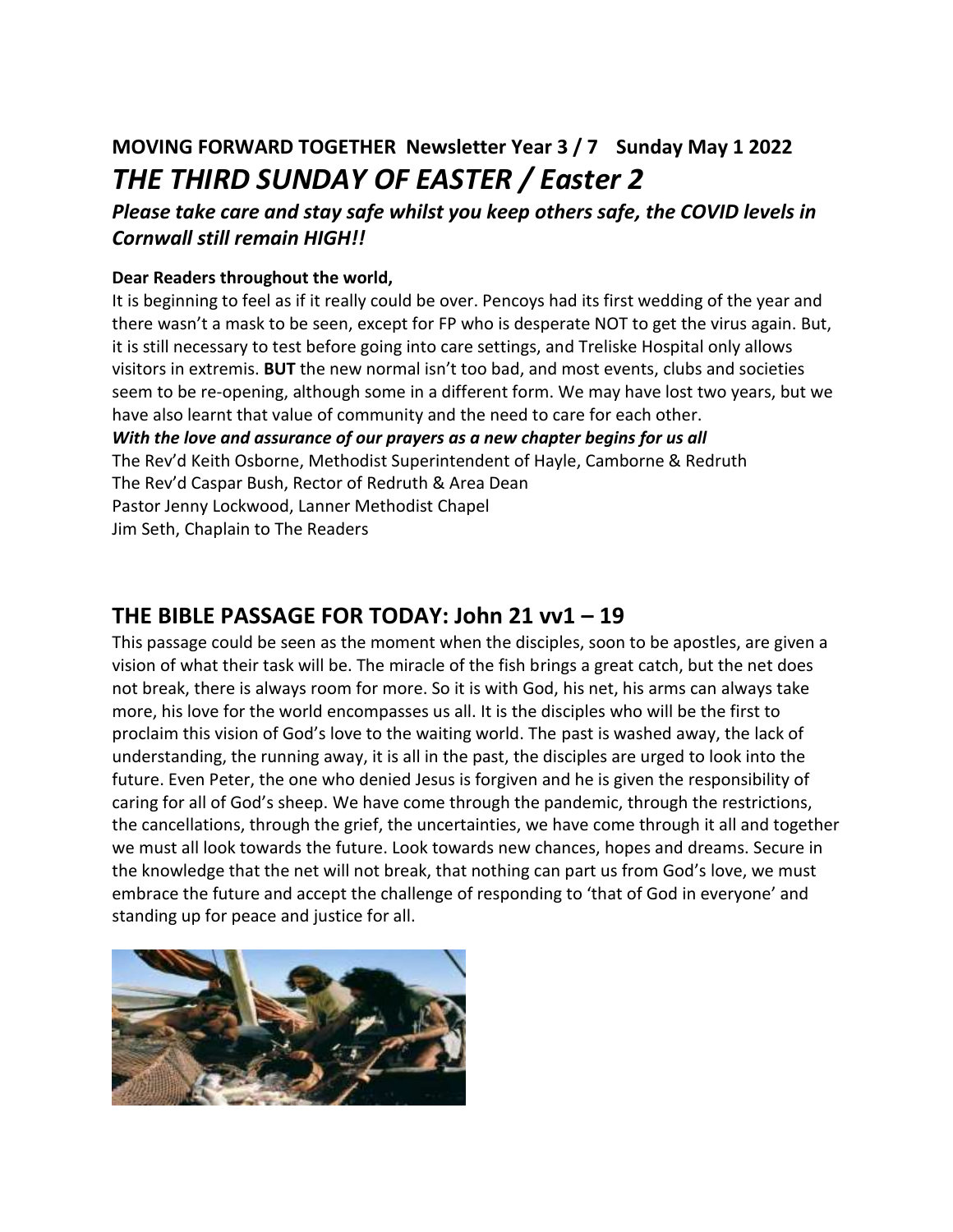### **THOSE WHO WE REMEMBER THIS WEEK**

### **MONDAY MAY 2 PHILIP & JAMES** (trsansferred from May 1) **APOSTLES**

Philip and James appear in the first three Gospels but must not be confused with early saints who share their name. Philip is more prominent in John's Gospel where it is recorded that he brought his friend Nathaniel to Jesus. He speaks for the other disciples when he questions how 5,000 people can be fed. James, the son of Alphaeus is usually known as James the Less and should not be confused with James the brother of John. In Mark's Gospel, James the Less/ Younger is present at the Crucifixion. They are remembered on the same day as their relics which rest in a church in Rome that was dedicated on May 1 560.



#### **TUESDAY MAY 3 Feria**

#### **WEDNESDAY MAY 4 ENGLISH SAINTS AND MARTYRS OF THE REFORMATION**

This day is set aside to remember all those who witnessed to the Christian faith during the fourteenth to the seventeenth centuries at a time of conflict between church and state. The persecution was at its most intense in the sixteenth century. Although the reforms were aimed mainly at the papacy others also suffered for what they believed to be the truth of the Gospel. However, groups and factions formed and each believed in their version of the truth. The ecumenical movement that began in the twentieth century brought the various Christian denominations closer together, and now there is a recognition that both good and bad came from the reformation.

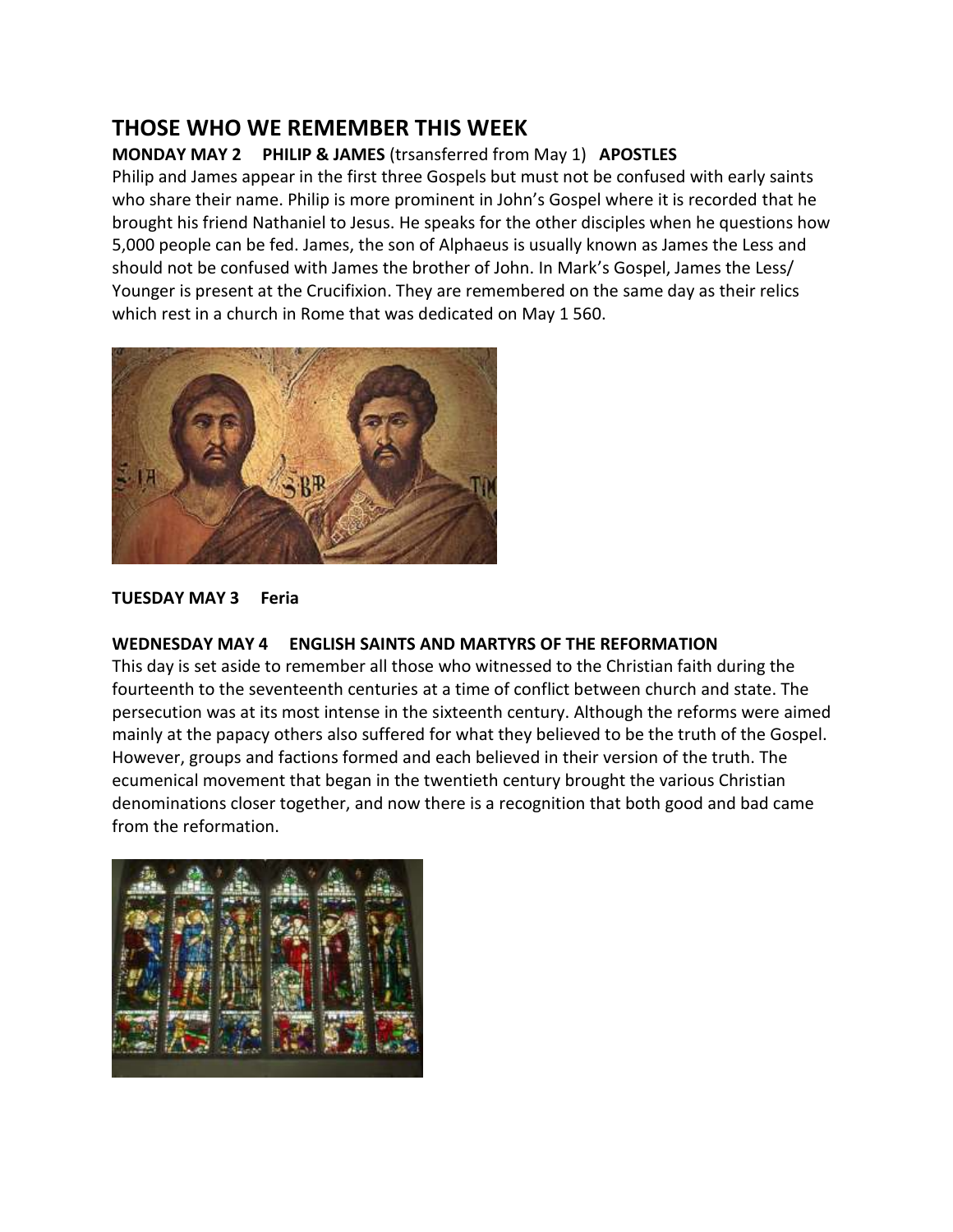**THURSDAY MAY 5 Feria** 

**FRIDAY MAY 6 Feria**

**SATURDAY MAY 7 Feria**

#### **MY PARKINSON'S POEM**

Written by Sheila Gannaway

*For years, I had no sense of smell, For months, depressed and felt unwell, Some other symptoms, now began, Consultant said, "we'll take a scan".*

*A Datscan, was the one he meant, So to the hospital, we went. In just a week, a letter came, To tell me, "Parkinsons to blame".*

*That's how I heard! No gentle way? "Get meds from your GP today!"…… …….. Now 4 years on, I understand, Life doesn't go the way we planned.*

*But Parkinsons is not! The end! And zoom became, a special friend. So many lovely people met, And groups to join, to help, forget.* 

*11 4 22* (We love you Sheila)

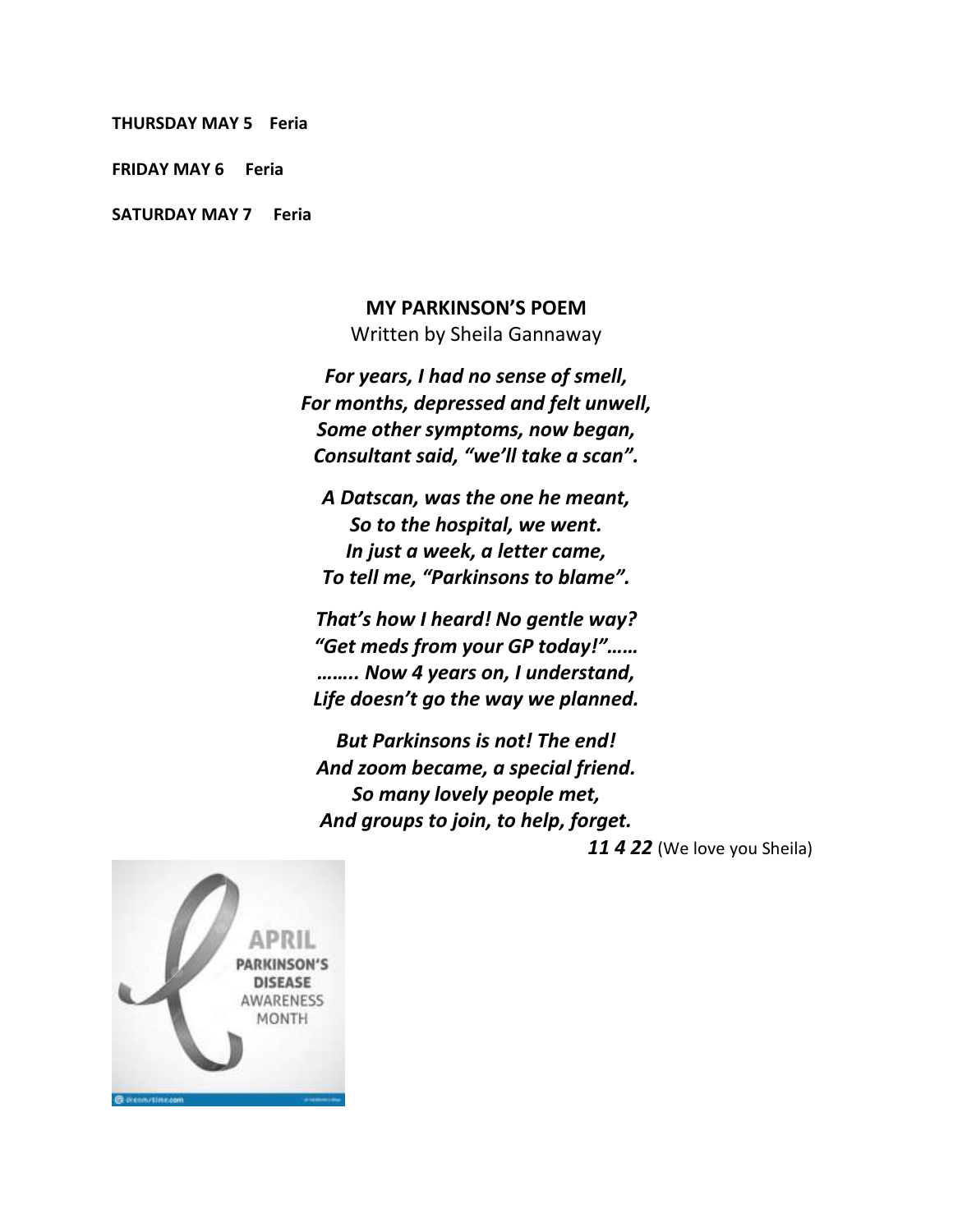### **PRAYERS FOR THE WEEK**

**SUNDAY MAY 1 EASTER 3** "Saul and Jonathan, beloved and lovely; in life and death they were not divided" 2Samuel 1 vv23 **PRAY FOR THOSE WHO WE LOVE AND WHO LOVE US; PRAY ESPECIALLY FOR THOSE WHOM WE HAVE LOVED BUT SEE NO LONGER AND THE LOVE FOR ANOTHER WHICH IS NOT** 

**RECOGNISED**

**MONDAY MAY 2 PHILIP & JAMES** (Pip & Jay) **APOSTLES** *Bank Holiday* "He cried out "Father into your hands I commend my spirit"" Luke 23 vv46 **PRAY FOR THOSE WHO CARRY THE NAME PHILIP, JAMES, PIP OR JAY. PRAY ALSO FOR THOSE WHO ARE NOT AFRAID TO PROCLAIM GOD'S LOVE FOR THE WORLD AND ALL PEOPLE**

#### **TUESDAY MAY 3 Feria**

"They move forward with increasing strength as they behold the God of gods in Zion" Psalm 84 vv8

**PRAY FOR PEACE BETWEEN UKRAINE AND RUSSIA, THAT THE ARMIES WILL MOVE BACK AND REVEAL THE GREATER POWER OF PEACE**

**WEDNESDAY MAY 4 ENGLISH SAINTS & MARTYRS OF THE REFORMATION** "They said: "Were our hearts not burning within us while he spoke to us on the road?"" Luke 24 vv32 **PRAY FOR THOSE WHO HAVE WALKED BESIDE US ON OUR JOURNEY AND HAVE HELPED US TO UNDERSTAND THAT EACH ONE OF US IS BELOVED OF GOD**

#### **THURSDAY MAY 5 Feria**

"Now may the Lord show steadfast love and faithfulness to you" 2Samuel 2 vv6 **PRAY FOR ALL VOLUNTEERS WITHIN THE CHARITY SECTOR AND ALL THOSE WHO VOLUNTEER IN OTHER SETTINGS**

#### **FRIDAY MAY 6 Feria**

"While they were still speaking, Jesus himself stood in their midst and said: "Peace be with you" Luke 24 vv36

**PRAY FOR ALL THOSE INVOLVED IN THE DIPLOMATIC SERVICE WHO DO WHAT THE CAN TO ACHIEVE GOOD WILL AND HARMONY BETWEEN NATIONS**

#### **SATURDAY MAY 7 Feria**

"You forgave the iniquity of your people; you cancelled all their sins" Psalm 85 vv3 **PRAY FOR THOSE WHO HAVE FORGIVEN YOU AND FOR THOSE WHOM YOU MUST NOW FORGIVE**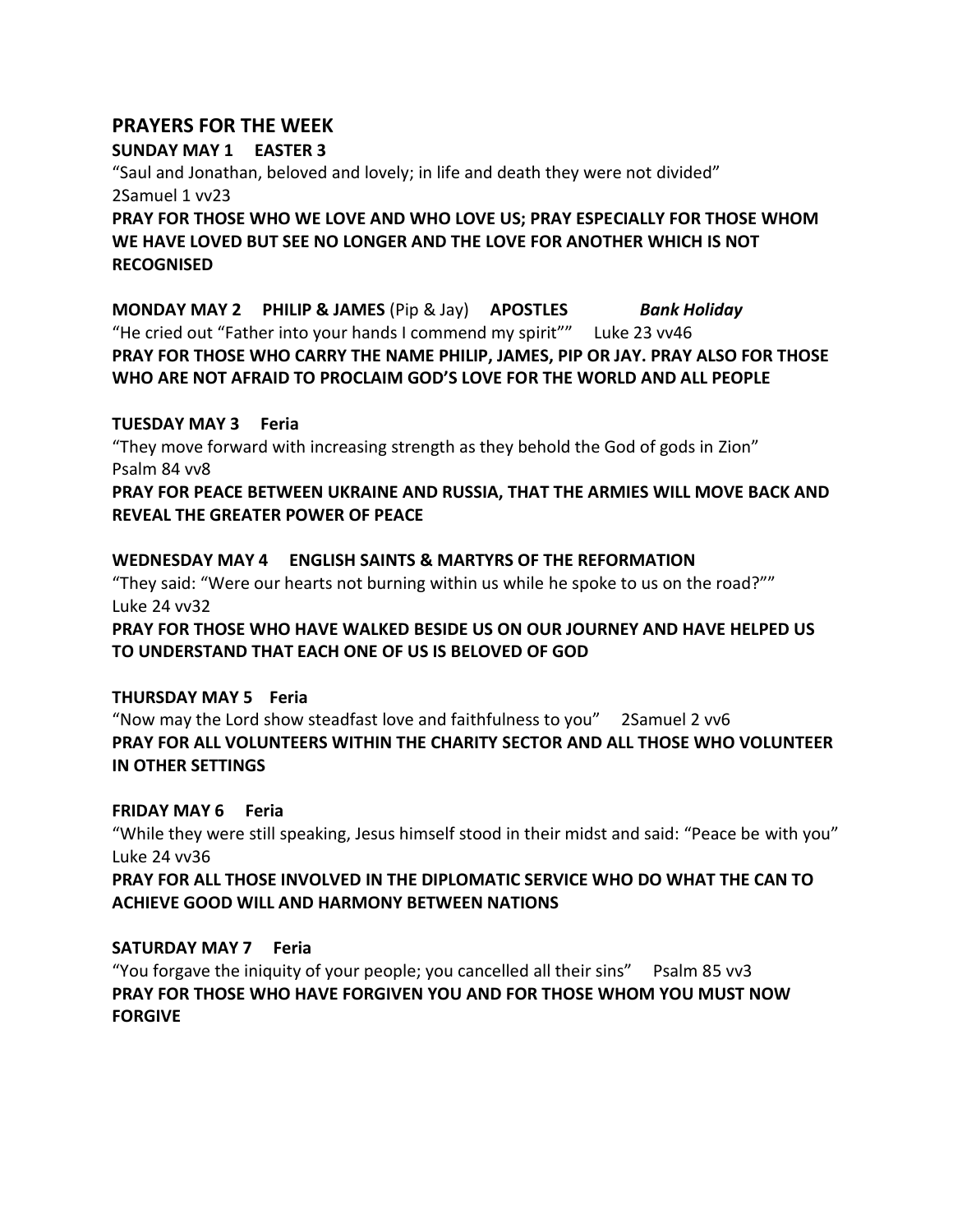### **FIRST SUNDAY EVENT**

The FIRST SUNDAY EVENT for MAY, will be held **TONIGHT** Sunday May 1 at 6.00pm, will be held at Christchurch, Lanner. The event will focus on *THE STATIONS OF THE RESURRECTION* the collection will be for: **ACTION AGAINST HUNGER** which has projects and workers supporting both Ukraine and Afghanistan.

### **FUTURE FIRST SUNDAY EVENTS**

JUNE 5: Pentecost. Four Lanes Playing Field, 6.00pm *Platinum Jubilee Celebration with a collection for the playing field restoration fund. Games sand singing on this Jubilee weekend*

JULY 3: Thomas the Apostle. Pencoys Church, 6.00pm

AUGUST 7: Transfiguration (trans.) Christchurch, Lanner, 6.00pm

SEPTEMBER 4: 12<sup>th</sup> Sunday after Trinity. Four Lanes Chapel, 6.00pm

OCTOBER 2: Harvest. Pencoys Church, 6.00pm

NOVEMBER 6: 3rd Sunday before Advent. Christchurch, Lanner, 6.00pm

DECEMBER 4: World AIDS Day / Advent. Four Lanes Chapel. 6.00pm



**THANK YOU SO MUCH FOR ALL YOU HAVE GIVEN IN BOTH SUPPORT AND DONATIONS. YOUR KINDNESS HAS CHANGED LIVES.**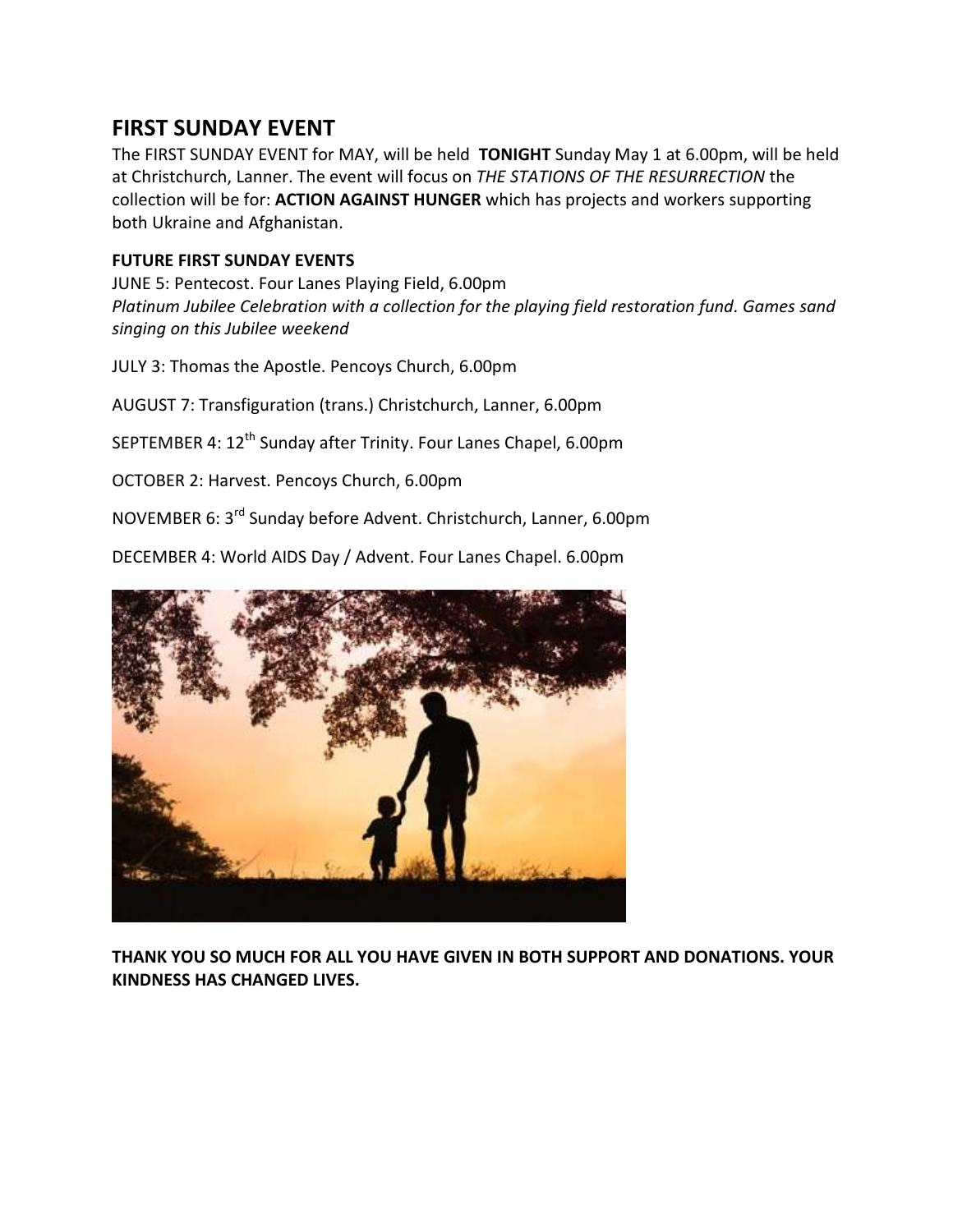### **FIRST SATURDAY QUIZ**

**WE HOPE THE QUIZ IS BACK IN THE PENCOYS HALL ON SATURDAY MAY 7 at 7.00pm.**

**BUT**, please bring your own refreshments, **AND** there will be no raffle, instead, Sheila G. will have her **JUBILEE TOMBOLA.** The cost of the quiz is £1.00 / person



# **LOOKING FORWARD TO THE FIRST FACE TO FACE QUIZ FOR TWO YEARS ……..** *WILL YOU BE THERE?*

## **HOLY COMMUNION AT HOME**

Perhaps you are still receiving the Blessed Sacrament at home? Perhaps you are still zooming your Sunday Service week by week. No-one must do what they are not comfortable with, so this prayer may still be of use to you.The Redruth Benefice churches remain open for private prayer and weekday services of Holy Communion and now the Benefice churches are open as usual on a Sunday (check timings for St Euny).

However you may well have taken the decision to STAY AT HOME. The following prayer will help you to receive the Sacrament at home when once you would have been in church, or even on zoom. A prayer is offered and bread is taken:

> *As the seed falls into the earth and dies to give life to the grain, As the corn is cut and crushed to make flour, As the flour is baked and the yeast dies to give life to the dough. As the bread is broken and eaten to give life to the body. So Jesus, sitting with the disciples, took bread, broke it, and said:* **"This is my body broken for the world"** *Eat the bread and remember Jesus* May God bless you on your journey and keep you safe.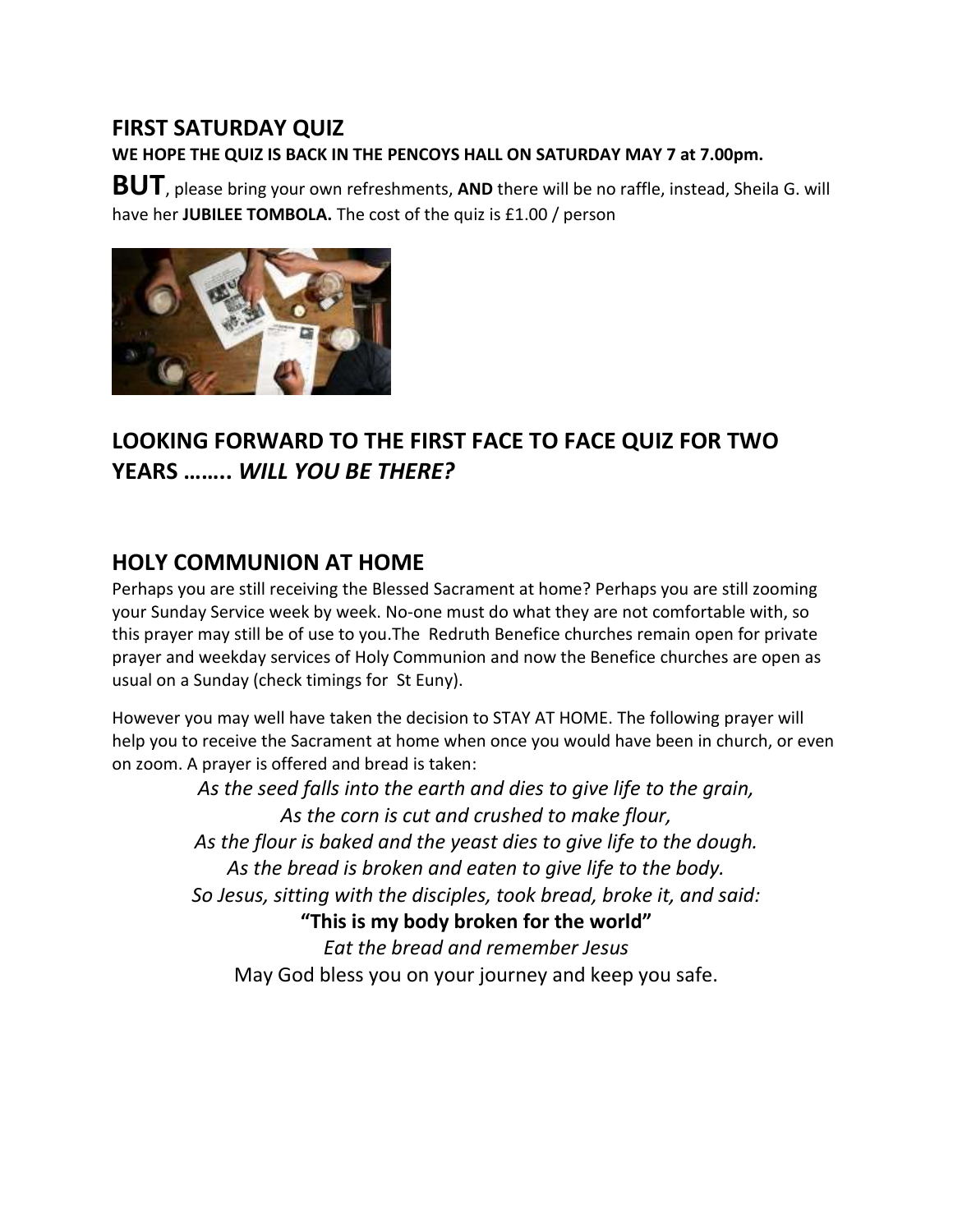

## **SUNDAY AT 6.00pm**

Still lighting your candle at 6.00pm each Sunday? If you are, THANKYOU. The list is updated regularly: This list goes all over the world and if you would like a name added, no matter where you are just let FP know at [baptism66@gmail.com](mailto:baptism66@gmail.com)

IN NEED: Peter & Maureen, Terry, Francis, Rex, Marlene, Mark Genower, Zoe, Isabelle & Andrew, Betty, Helen Anderson, Vanessa, Sue, Nicola, Mary, Melva, Jim. S., Margaret, Jessica & Martin, Ian, Christina, Julie, Andrea, Albert, Reuben, Maureen Svitlana, Masha, Andrei and his family and all Ukrainians, for those in the world who stand against this war, for all those who suddenly, after so long are still contracting COVID

*THOSE WHOSE JOURNEY IS OVER: All who have died on whatever side in this present conflict*

## **CHRISTCHURCH 105.2**

Tune in to this new style of FAMILY SERVICE on the THIRD Sunday of each month at 9.30am. new music, new approach, new everything!!!!



# **Tune into:** *CHRISTCHURCH 105.2*

The **LAUNCH** of this new liturgy was very well received. The plan is to use the liturgy every THIRD SUNDAYwhich was delayed due to COVID concerns will be **TODAY.** If you can be there, you will be very welcome!!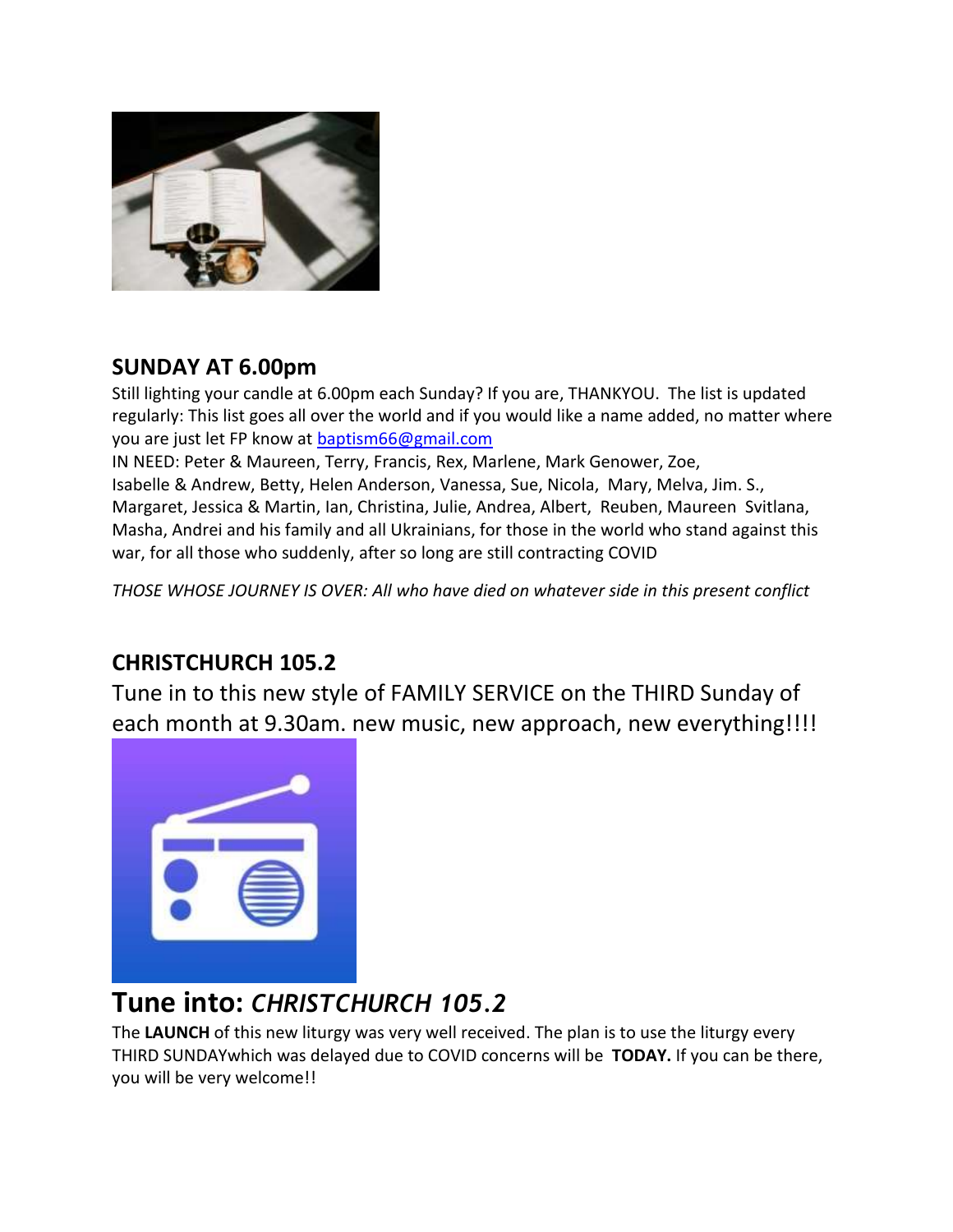## **DIARY DATES**

MONDAY MAY 2 / Jubilee fund-raising cream tea, 2pm-4pm., Four Lanes Chapel (Bank Holiday) SATURDAY MAY 7 / First Monday Quiz returns, 7.00pm., Pencoys Hall WEDNESDAY MAY 4 / FLAPJACK local committee, 4.00pm., Pencoys Church TUESDAY MAY 10 / OPEN BASIC SAFEGUARDING COURSE, 7.00pm., St Euny FRIDAY MAY 13 / Healing Service, Treleigh Church, 7.00pm SATURDAY MAY 21 / Games Evening, FIRST ONE: BINGO, Pencoys Hall, 6.00pm **MONDAY MAY 23 / BibleStudy, 4.00pm …NOTE CHANGE OF DATE AND TIME**  THURSDAY MAY 26 / ASCENSION DAY / *Thy Kingdom Come Project* begins FRIDAY MAY 27 / Film Night starts again, Lanner Church, doors open 6.30pm., film 7.00pm SATURDAY MAY 28 / Prayer Stations for Thy Kingdom Come in Christchurch SUN. MAY 29 / 5<sup>th</sup> Sunday / FLAPJACK breakfast, 9.30am., Benefice service 10.30am., Pencoys MONDAY MAY 30 / Jubilee Tea Party, 2.00pm – 4.00pm., Christchurch TUESDAY MAY 31 / Prayer Stations for Thy Kingdom Come in Pencoys Church TUESDAY MAY 31 / Jubilee Juke Box Sing-a-Long, 7.00pm., Christchurch WEDNESDAY JUNE 1 / Wedding, 2.00pm., St Euny WEDNESDAY JUNE 1 / A film of the coronation of Queen Elizabeth II, 7.00pm., Christchurch THURSDAY JUNE 2 / Jubilee Civic Servicve with Bishop Hugh, 7.00pm., Christchurch FRIDAY JUNE 3 / Wedding, 12.30pm. Pencoys Church SATURDAY JUNE 4 / Jubilee Picnic in the Park, 2.00pm – 4.00pm., Four Lanes Rec. SATURDAY JUNE 4 / Jubilee Quiz, 7.00pm., Pencoys Hall SUNDAY JUNE 5 / Civic Service, 11.15am., Four Lanes Chapel, followed by Communion SUNDAY JUNE 5 / First Sunday Event, 6.00pm., Four Lanes Rec. TUESDAY JUNE 7 / Archdeacon's Visitation, Tuckingmill Church THURSDAY JUNE 9 / Intercession training, 7.00pm., Christchurch SATURDAY JUNE 11 / Clean Christchurch, 10.00am – 2.00pm SATURDAY JUNE 18 / Murdoch Day SUNDAY JUNE 19 / "Take your service OUTSIDE" day; the Pencoys HC will be outside at 6.00pm FRIDAY JUNE 24 / New Deacons are made at Truro Cathedral at 7pm (including Lisa) SATURDAY JUNE 25 / The postponed SOCK at Christchurch, 2.00pm – 4.00pm SUNDAY JUNE 26 / Welcome Event for Deacon Chris and his family 3.00pm (venue TBC.)

## **MURDOCH DAY**

This special day takes place on SATURDAY JUNE 18. There will be the traditional procession and stalls up and down the High Street. The theme is for the procession is **KINGS & QUEENS**, a fitting tribute to Queen Elizabeth II in this her platinum jubilee year. **SO, are there any young people who want to be part of the procession. Let FP know and then we can think of our theme / 079 038 079 46 email [baptism66@gmail.com.](mailto:baptism66@gmail.com)**

### **WE ARE GOING AS PANTOMIME ROYAL FAMILIES!!!!**